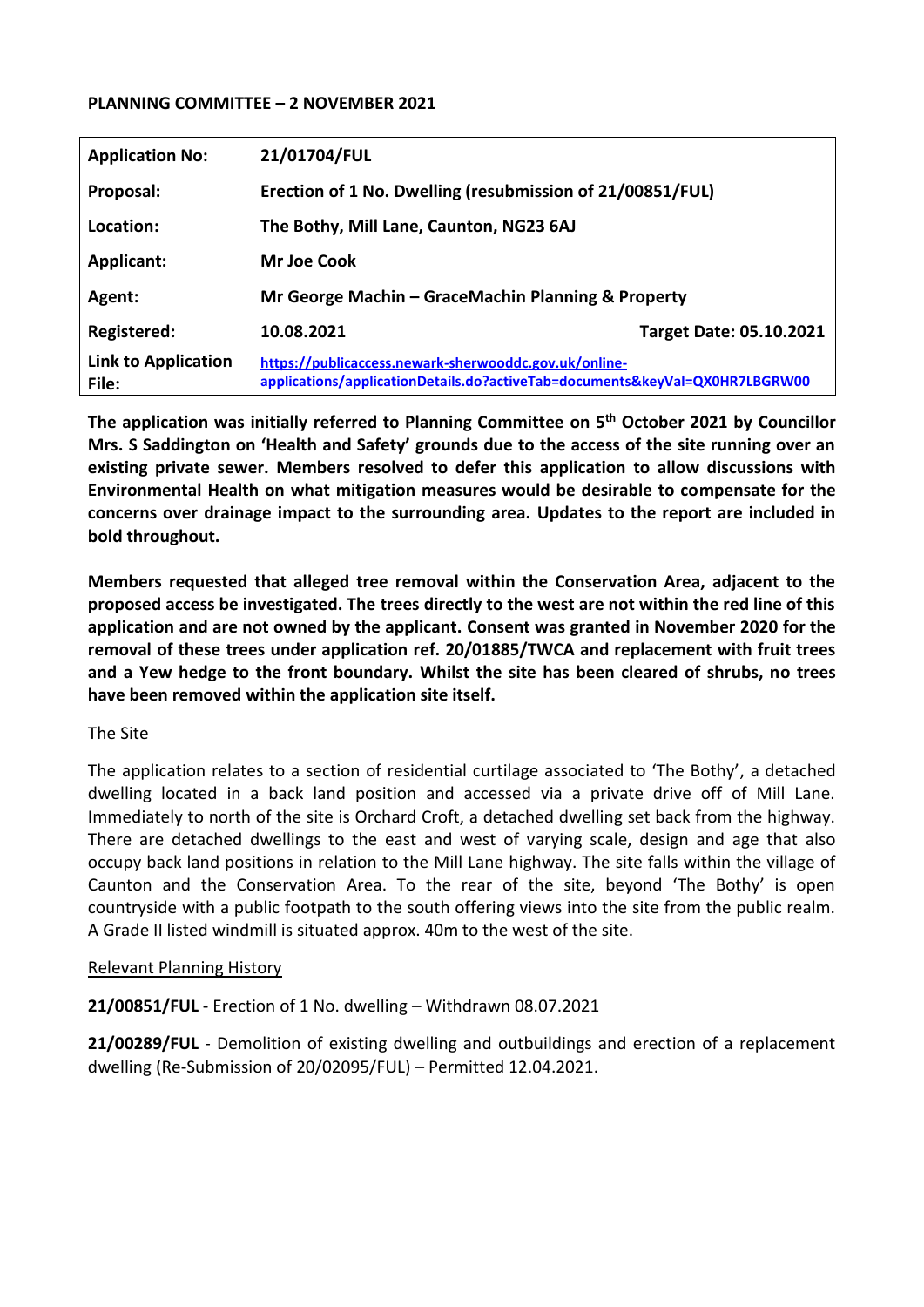

Approved Elevations and Site Plan of application 21/00289/FUL

**20/02095/FUL** - Demolition of existing dwelling and outbuildings and erection of a replacement dwelling – Withdrawn

**20/00583/FUL** - Householder application for detached double garage with log store and office – Granted Permission

## The Proposal

The proposal seeks planning permission for the erection of a 3 bedroom detached dwelling. The proposed dwelling would have an L-shape layout and consist of both single storey and two storey design. Access would come via the existing private drive off Mill Lane which also serves The Bothy, however this is shown to be amended in layout with a widened access and spaces within the site for parking and turning.

The proposed dwelling would measure approximately 12m in width at the widest point and run for a total length of **20m** 23.5m including the attached car port. The roof design would be dual pitched with a maximum ridge height of 5.9m along the two storey section. The external finish would be red brickwork on the elevations and red clay pantiles on the roof.

An amended parking layout has been received showing an extended driveway with 3 parking spaces and a single parking space within the proposed carport. The dwelling would be positioned approx. 2m from the boundary with Rose Cottage to the NW. There would be an area of grass between the new dwelling and the dwelling to the north and the new replacement dwelling to the south.

*For the avoidance of doubt, owing to ownership queries an amended site location plan has been submitted clarifying the extent of land within the applicant's ownership as per Title Deed plans.* 

# Plans/Documents Deposited

- $\bullet$  Site Location Plan Ref. 1954.001 (deposited 15.09.2021)
- Existing Site Plan Ref. 1954-050
- Proposed Site Plan Ref. BMLC 2021 BP2 (deposited 20.09.2021)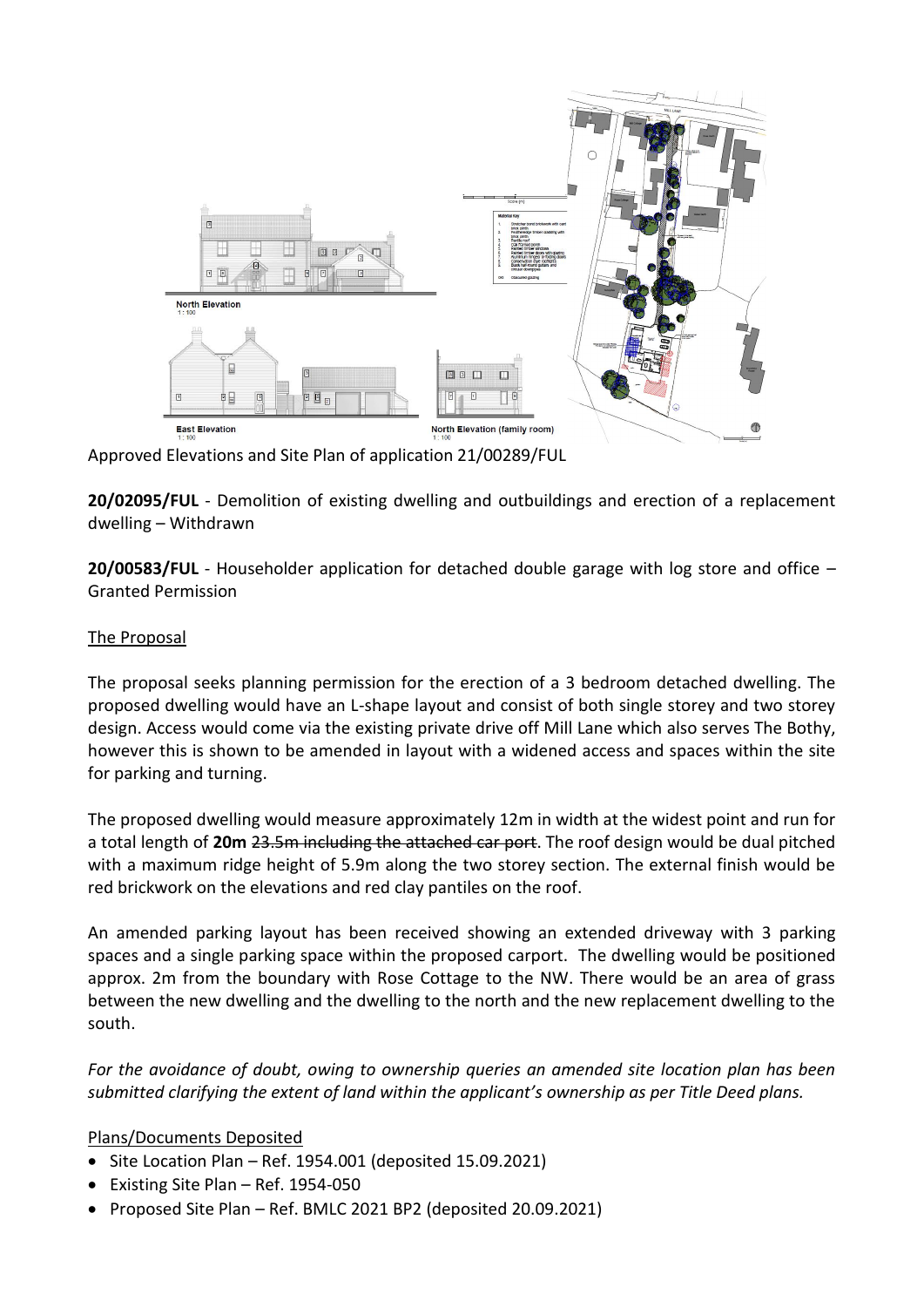- Elevations as Proposed Ref. BMLC 2021 E1
- Floor Plans and Proposed Ref. BMLC 2021 P1
- Proposed Delivery Vehicle Swept Path Analysis for internal site turning head Ref. MA11480 600
- Drainage Strategy Ref. 3080/02 P1
- Planning, design and Access Statement
- Arboricultural Report and Impact Assessment Ref. AWA3741, Dated: April 2021

#### Departure/Public Advertisement Procedure

Letters have been sent to 15 neighbouring residents. A site notice has also been displayed at the entrance to the site and a notice has been printed in the local press.

#### **Planning Policy Framework**

#### **The Development Plan**

*Newark and Sherwood Amended Core Strategy DPD (adopted March 2019)*

- Spatial Policy 1 Settlement Hierarchy
- Spatial Policy 2 Spatial Distribution of Growth
- Spatial Policy 3 Rural Areas
- Spatial Policy 7 Sustainable Transport
- Core Policy 3 Housing Mix, Type and Density
- Core Policy 9 -Sustainable Design
- Core Policy 12 Biodiversity and Green Infrastructure
- Core Policy 13 Landscape Character
- Core Policy 14 Historic Environment

*Allocations & Development Management DPD*

- DM5 Design
- DM7 Biodiversity and Green Infrastructure
- DM9 Protecting and Enhancing the Historic Environment
- DM12 Presumption in Favour of Sustainable Development

#### **Other Material Planning Considerations**

National Planning Policy Framework (NPPF) (2021) Planning Practice Guidance The Planning (Listed Buildings and Conservation Areas) Act 1990 NSDC Parking and Design Standards SPD

#### Consultations

NB: As the scheme has been amended to address consultee comments only the most relevant comments have been included below. Full comments can be found on the online planning file.

#### **Caunton Parish Council** – No comment.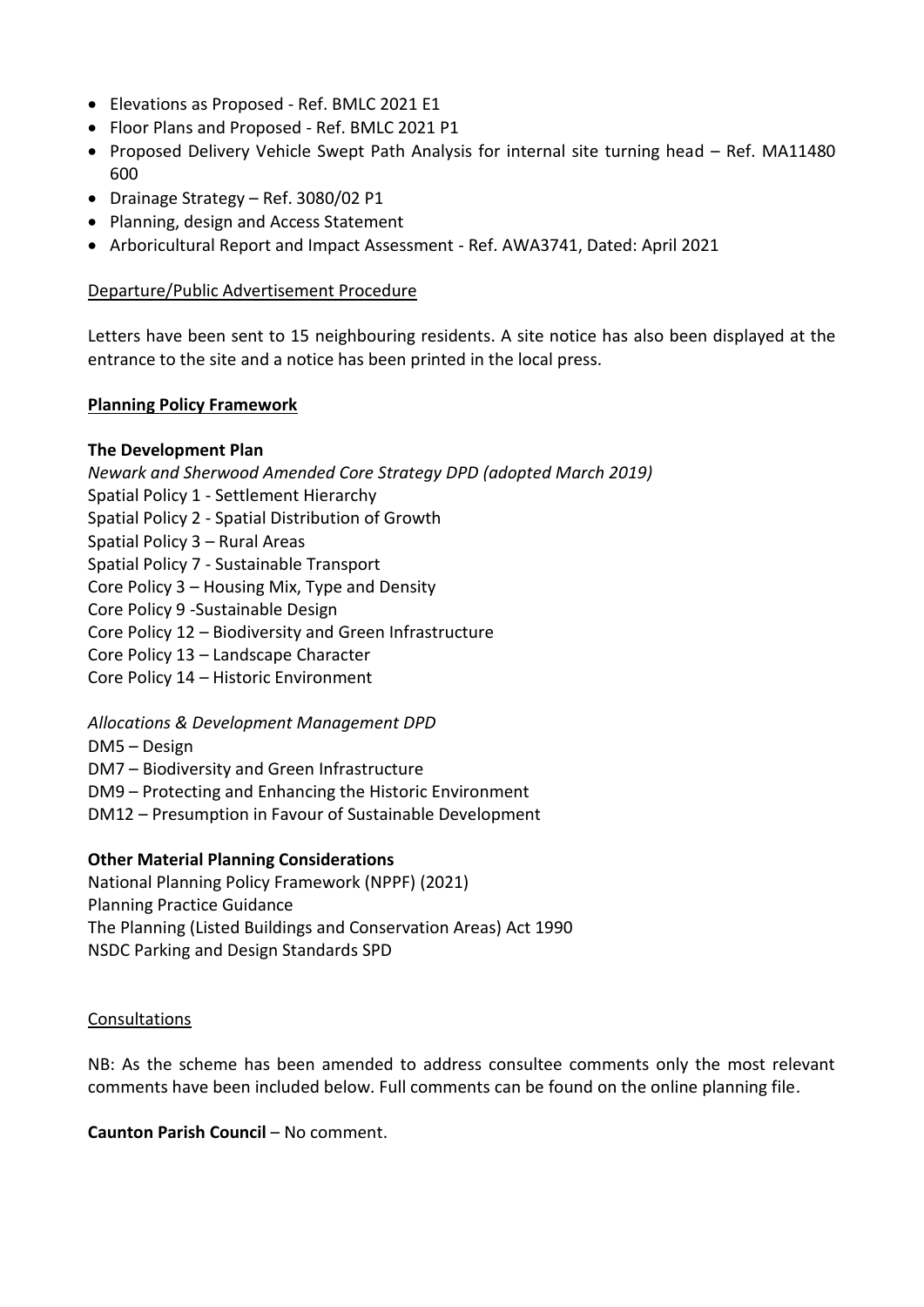**NSDC Conservation Officer** – No objection - "Site Analysis: The site is located within the boundary of Caunton Conservation Area, which was designated in 1974. The area was designated due to its special architectural and historic interest. The boundary is drawn around the historic development of Caunton and its landscaping setting to the south. Close to the site is Caunton Windmill (LEN



1178722) which is Grade II listed. The windmill dates to the 19th century, identified in blue.

Mill Lane has many lanes running perpendicular, with many dwellings, cottages and buildings set away from the road. This follows the village's historic development form. The site is identified in the red outline. As well as the 19th century, development there has been some 20th century development.

#### Assessment of Proposal

This application relates to the withdrawn application 21/00851/FUL. The conservation team had no concerns in relation to the proposed dwelling. However there were great concerns with the alteration to the access and turning head. This submission looks to address the access to the site. The width of the access has been reduced and this addresses conservations concerns. It is therefore considered the proposal will cause no harm to the character and appearance of the conservation area. The proposal therefore is in accordance with the objective of preservation required under section 72 of the Act. In addition the proposal follows the heritage objectives contained within the Council's LDF DPDs and section 16 of the NPPF."

*Relevant comments from the previously withdrawn application:* "The proposal is for a one and half storey dwelling designed to look like a barn conversion. The design of the building reflects something that traditionally may have been in this location. Although the site has not been previously developed the proposal follows the general pattern of development this area of Caunton. The scale of the proposed development and relation to existing development in the area is not considered the proposal will impact the listed Caunton Windmill. The success of the scheme is reliant on the detail of the scheme. I therefore recommend the following conditions which relate to trickle vents, windows/door heads/cills, external materials, roof lights and architectural features. It is considered that the proposal preserves the rural character of conservation area and setting of listed building and therefore reflects the objectives of preservation required under section 16 and 72 of the Act. In addition, the proposal follows the heritage objectives contained within the Council's LDF DPDs and section 16 of the NPPF."

**Tree Officer** – No objection subject to conditions - "Although the scheme has been slightly revised the submitted Arboricultural Method Statement refers to the previous layout and therefore does not take into account the further impact of the hard surfacing/footpath on north and west of the proposed dwelling or amended parking and turning area to the south. Recommend revisions are carried out to the AMS to reflect changes." Conditions suggested relate to an arboricultural method statement and a scheme for protection of the retained trees/hedgerows, prohibited activities and a replacement planting scheme.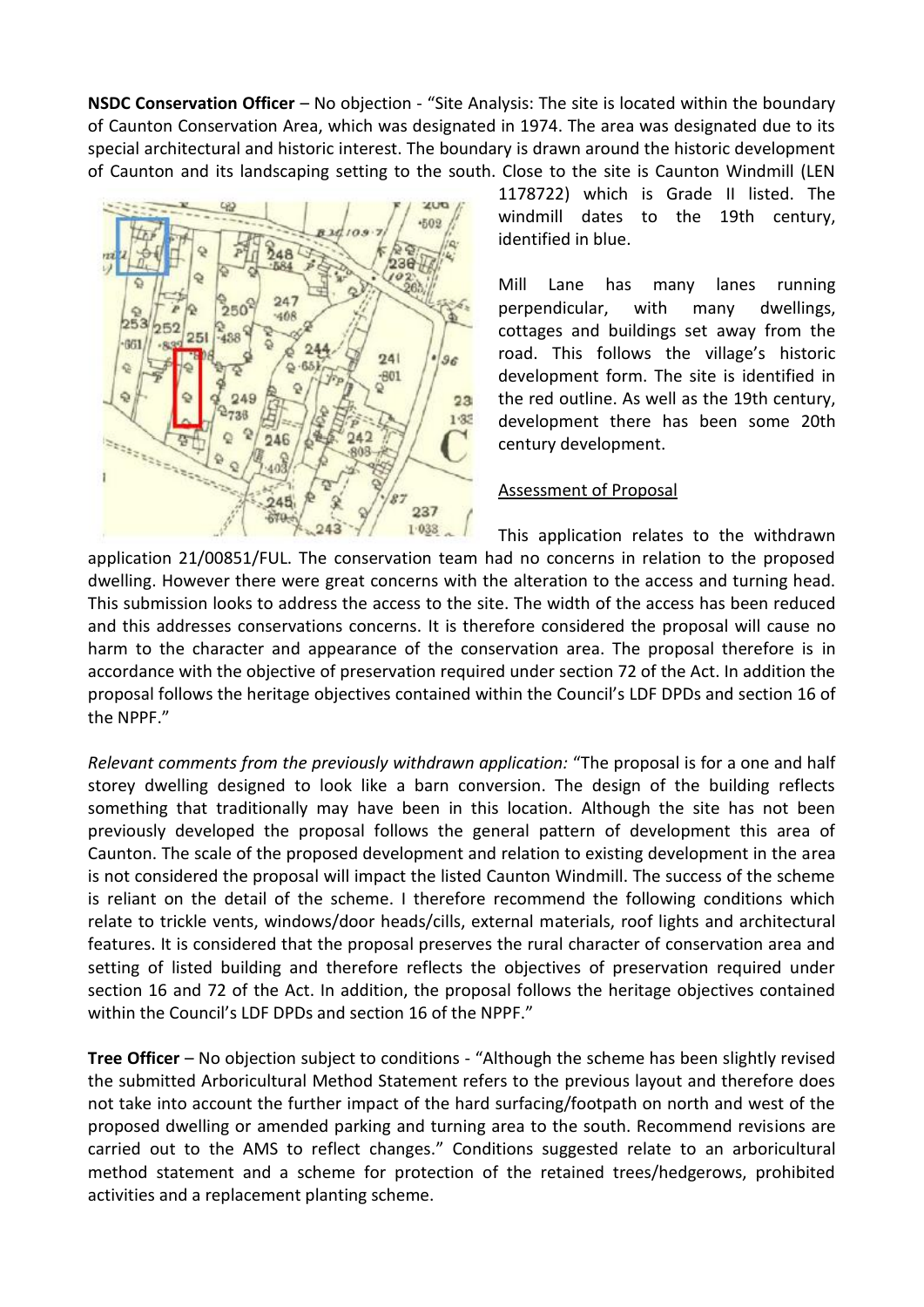**NCC Highways** – No objection subject to conditions - the number of parking spaces has been increased to 3 and the width of the access has been set at 5m for 7.5m back from the end of the carriageway which has been agreed following negotiations.

- Condition 1: that the access as indicated on the drawing is provided prior to occupation
- Condition 2: that the parking and turning areas are provided and kept solely for the parking and turning of vehicles for the lifetime of the development

**Environmental Health –** "You should be aware that the driveway where it curves will run over a private sewer which takes septic overflow waste from a significant number of properties on Mill Lane and so the construction of the driveway must be compliant with current building regulations and not impede in any way the flow of the sewer."

**The Environment agency** – No objection - "The site lies fully within flood zone 1 and therefore we have no fluvial flood risk concerns associated with the site. There are no other environmental constraints associated with the site. However as previously indicated on our response to 21/00851/FUL the applicant will need to consider how they dispose of foul sewage. As such please refer the applicant to the below advisory note […]"

Comments have been received from **4** interested parties that can be summarised as follows:

- Flood risk concerns: there are drainage gates on the right hand side of the lane but these are insufficient to cope with the volumes of water when heavy or prolonged rainfall occurs. Development should be directed to areas that are not at risk from flooding.
- Drainage: Gates Garth has a steep incline from Mill Lane the proposed drawings now show rainwater and foul and sewerage waste discharging into the small existing drainage pipe which already takes rainwater and foul and sewerage waste from several properties. The proposed system for rainwater is a cellular storage system which will have little or no impact on rainwater volumes. As this part of Caunton is on a clay bed this storage system would soon fill up and run off would be as normal.
- Concerns that this dwelling will be in addition to the replacement dwelling recently approved at the south of this site.
- Concerns that the existing sewerage pipe will be damaged due to hard surfacing over its length.
- The increased driveway will increase noise disturbance to surrounding properties.
- The turning area will result in light nuisance to surrounding properties
- The widening and removal of the existing kerb will cause problems for drivers and pedestrians as Mill Lane is narrow and cars will wait along the dropped kerb to allow vehicles to pass.
- The previous planning permission granted on the Bothy site replaces a bungalow of little architectural value with another dwelling. Though overly large, it is a replacement, one dwelling for another. It was considered on its own and not as part of a bigger development plan on this site.
- This is a conservation area because it is rurally attractive and historically important adding another dwelling will spoil the attractive leafy character of the area.
- The development proposed would be cramped, with a higher ridge than surrounding properties which would have a negative visual impact.
- Concerns over increased traffic on Mill Lane and parking congestion.
- Impact on the drainage running through the site resulting in flood sewerage issues.
- Over development of the site
- Further loss of trees
- The village is an unsustainable village with very little amenities.
- The proposed dwelling would result in an imposing structure along the full length of the neighbouring dwelling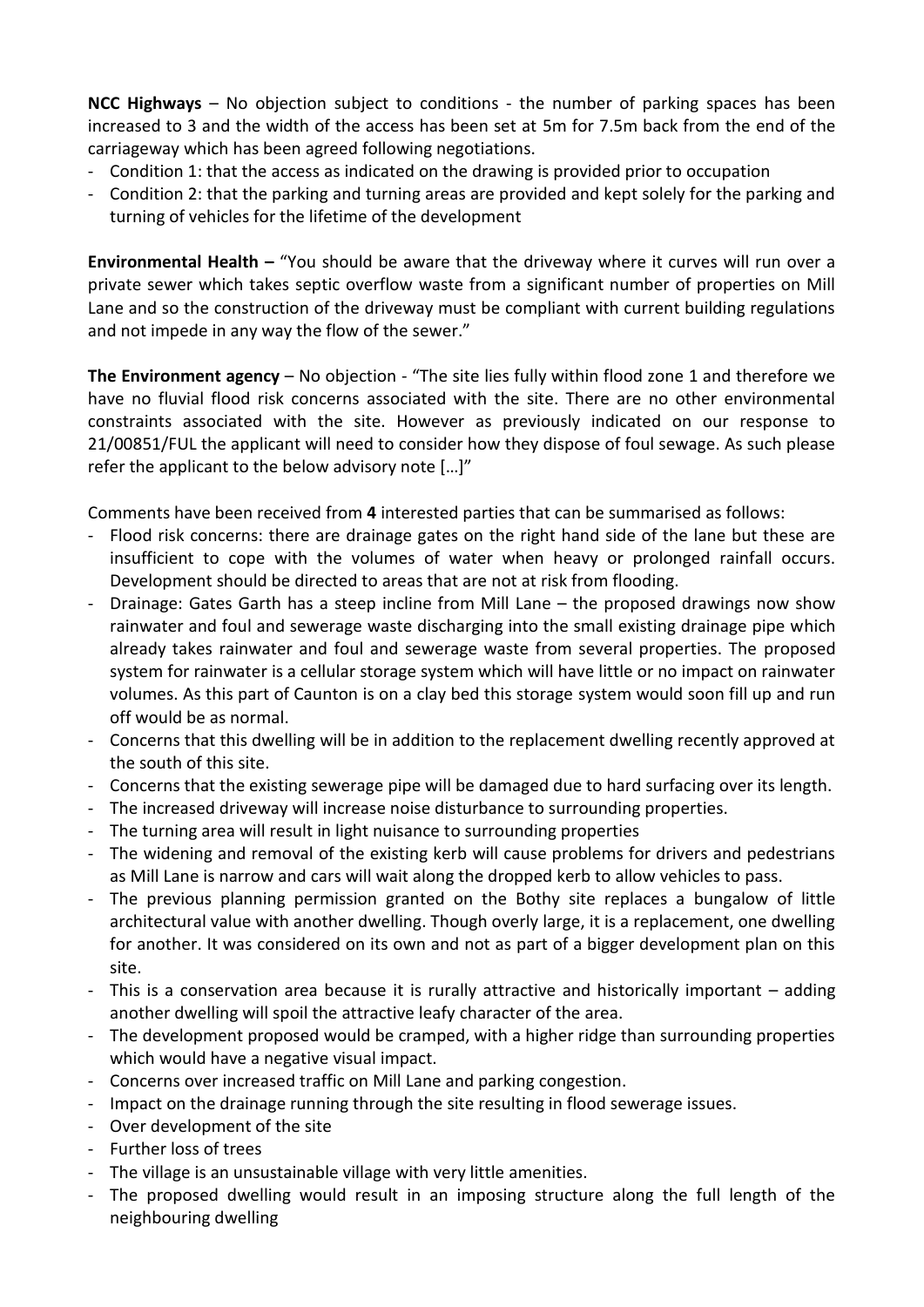- Harm to heritage assets and no public benefits to the scheme to offset them
- No precedent for backland development in open spaces in the conservation area.
- Confusion over ownership on land north of Orchard Croft.
- Concerns raised over the piecemeal approach to submitting planning applications and development the entire site.

#### **Comments of the Business Manager**

#### *Principle of Development*

The Council's Core Strategy sets out the settlement hierarchy which will help deliver sustainable growth and development in the District. The intentions of this hierarchy are to direct new residential development to the Sub-regional Centre, Service Centres and Principal Villages, which are well served in terms of infrastructure and services. Spatial Policy 1 (Settlement Hierarchy) of the Council's Core Strategy sets out the settlements where the Council will focus growth throughout the District. Applications for new development beyond Principal Villages as specified within Spatial Policy 2 will be considered against the 5 criteria contained within Spatial Policy 3 (SP3). Caunton is considered to be an 'Other Village' in the settlement hierarchy and I consider the site to be 'within the village' for the purposes of this policy and as such, policy SP3 is applicable. SP3 requires proposals to be assessed against five criteria: location, scale, need, impact and character:

*Location* - SP3 requires that in terms of location *'new development should be in villages, which have sustainable access to Newark Urban Area, Service Centres or Principal Villages and have a range of local services themselves which address day to day needs. Local services include but are not limited to Post Office/shops, schools, public houses and village halls.'* I consider the site is located within the village of Caunton which benefits from a church (St Andrew's Church), a primary school (Dean Hole C of E), two public house (Caunton Beck and Plough Inn Caunton) and a shop (Caunton County Supplies). There is also a bus service to Newark Town Centre which provides further services as well as easy vehicular access to the A1. As such the location of the site would be considered to be in accordance with SP3.

*Scale* - The scale criterion relates to both the amount of development and its physical characteristics, the latter of which is discussed further in the Character section of the appraisal. I note the proposal is for one new dwelling which would be small scale and, notwithstanding comments received from local residents, I consider it unlikely to significantly affect local infrastructure. The proposal would therefore be considered appropriate for this settlement and meets the scale criteria of SP3.

*Need* - The wording of the 2019 Core Strategy requires new housing to demonstrate that it would help to support community facilities and local services. Given the facilities within Caunton itself, I am satisfied that the occupiers of the proposed dwelling would have sufficient opportunity to support and help sustain the longevity of the existing local services in the area and therefore the application would comply with this criterion of SP3.

*Impact* - In some respects, the impact criterion lends itself to discussion in the context of other material consideration such as the impact on the highways network and neighbouring amenity (which are discussed in further detail below but in short have been found to be acceptable). However, in respect of local infrastructure, I am satisfied that one new dwelling could be accommodated within existing infrastructure without causing a detrimental impact. Therefore subject to the more detailed highways and neighbouring amenity appraisals below the proposal could also satisfy this criteria of SP3.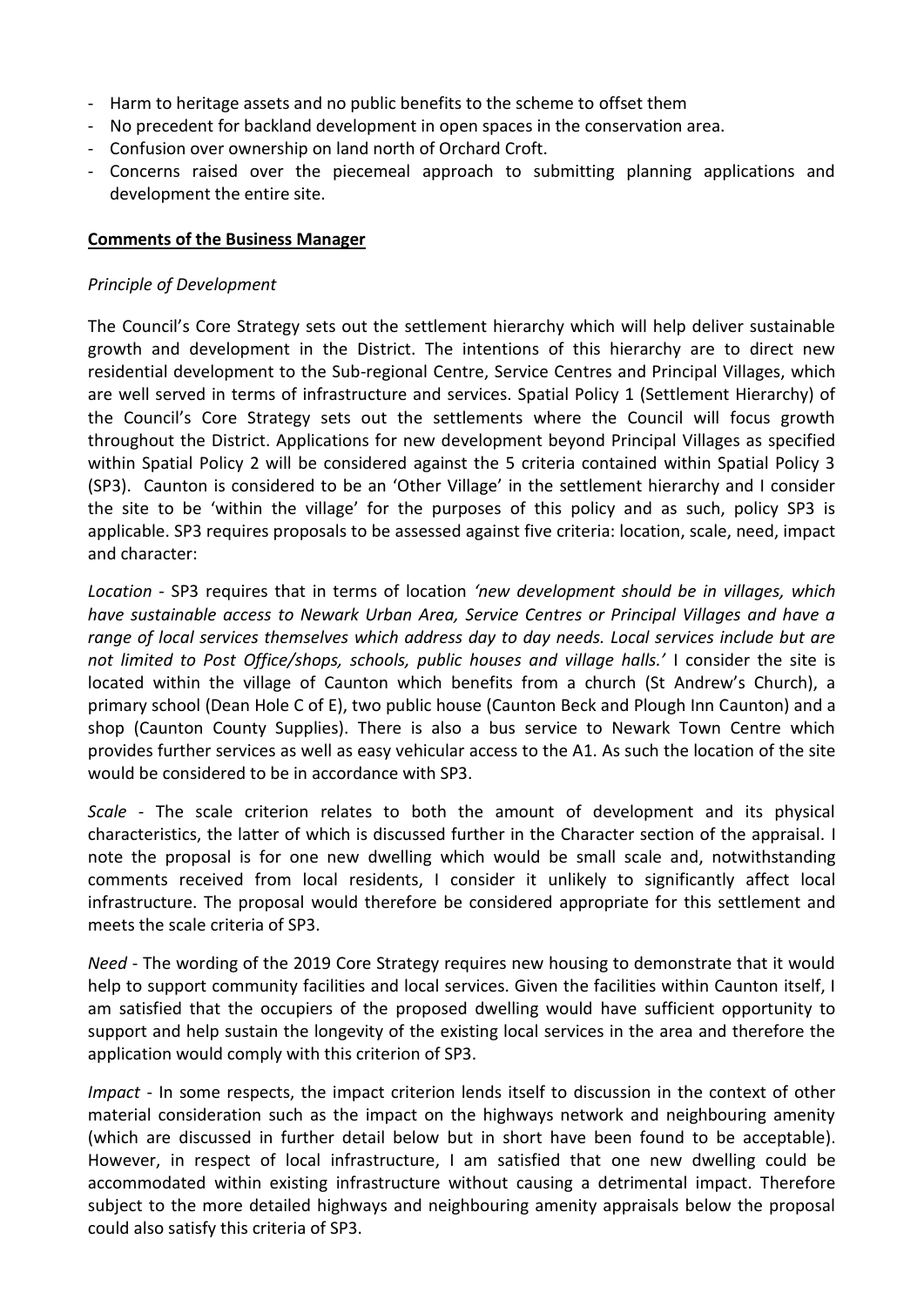The wider impact of the development on the character of the area will be discussed in further detail in the following section of this appraisal. However, it is concluded that the development would not result in any adverse impact on the character of the area. Therefore, having considered the five criteria of SP3, I consider the proposed development would be acceptable in principle in accordance with SP3 subject to considering the more site specific impacts as set out below.

#### *Impact upon Character of Area and Heritage Matters*

SP3 requires the scale of new development to be appropriate to the proposed location and the character of new development to be in keeping with the character of the location or its landscape setting. CP9 states that new development proposals should demonstrate a high standard of sustainable design that both protects the natural environment and contributes to and sustains the rich local distinctiveness of the District. Policy DM5 of the DPD states that new development should respect the rich local distinctiveness of the District's landscape and character of built form and this should be reflected in the scale, form, mass, layout, design, materials and detailing of proposals for new development.

The site lies within the Conservation Area and to the NW of the site is the Grade II listed Caunton Mill, as such the relationship with this designated heritage asset it an important consideration. Section 66 of the Planning (Listed Buildings and Conservation Areas) Act 1990 (the 'Act') requires the Local Planning Authority (LPA) to pay special regard to the desirability of preserving listed buildings, their setting and any architectural features that they possess. In this context, the objective of preservation is to cause no harm, and is a matter of paramount concern in the planning process.

Policies CP14 and DM9 of the Council's LDF DPDs, amongst other things, seek to protect the historic environment and ensure that heritage assets are managed in a way that best sustains their significance. The importance of considering the impact of new development on the significance of designated heritage assets, furthermore, is expressed in section 16 of the National Planning Policy Framework (NPPF). Paragraph 206 of the NPPF, for example, advises that the significance of designated heritage assets can be harmed or lost through alterations or development within their setting. Such harm or loss to significance requires clear and convincing justification. The NPPF also makes it clear that protecting and enhancing the historic environment is sustainable development (paragraph 8.c).

I note the new dwelling would be sat behind an existing property that fronts on to Mill Lane, between it and the replacement dwelling that has recently been approved to the rear of the site. The dwelling has been designed with an L-shape and would be constructed out of traditional materials. I note the comments from the conservation officer and concur with the view that the location and position of the proposed development, while within a backland position, would follow the general pattern of development within this section of Caunton. Furthermore, it is considered that the modest height dimensions and use of traditional materials and detailing give the appearance of a traditional outbuilding which would have been found within this area.

The proximity to the listed windmill is noted, however given the level of separation and presence of intervening properties, I am satisfied that the proposal would not result in any adverse impact on the setting of the listed building.

As such, I agree with the overall conclusion made by the conservation officer, in that the proposal would preserve the rural character of the conservation area and setting of the nearby listed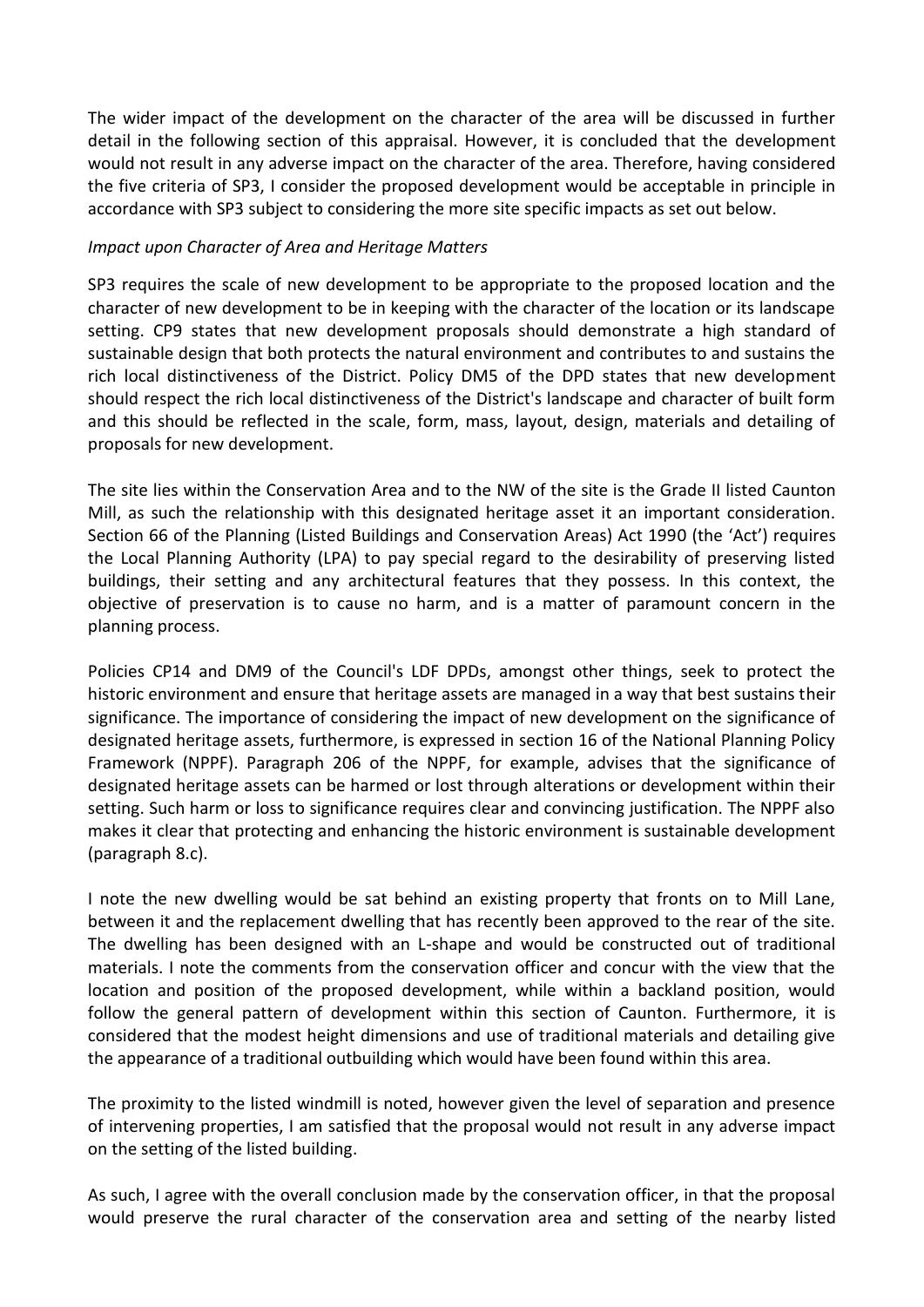building subject to conditions which have been suggested by the CO and are considered appropriate and proportionate to attach to any grant of planning permission. I therefore consider the proposal would accord with the requirements of policies SP3, CP9 and DM5 in this respect. I also consider a scheme to comply with the objective of preservation set out under Sections 66 and 72, part II of the 1990 Listed Building and Conservation Areas Act, as well as the heritage policies and advice contained within the Council's LDF DPDs and section 16 of the NPPF.

#### *Impact upon Residential Amenity*

Policy DM5 of the DPD states that development should have regard to its impact upon the amenity of surrounding land uses and neighbouring development to ensure that the amenities of neighbours and land users are not detrimentally impacted. The NPPF seeks to secure high quality design and a high standard of amenity for all existing and future occupants of land and buildings.

I am mindful of the relationship with the closest neighbouring properties, in particular Rose Cottage to the north-west of the application due to the close proximity to the shared boundary with this property. The proposed dwelling would be sited approx. 2m from the shared boundary. When considering the relative positioning, relationship and the modest height dimensions of the proposed dwelling, which range between 4.65 and 5.9m, I am satisfied that the proposal would not result in any material overbearing or overshadowing impact on neighbouring amenity which would warrant the refusal of planning permission. Similarly, given separation distances I do not consider there would be any adverse overlooking, overbearing or overshadowing impact on the property directly to the north, north-east, the replacement dwelling to the south or the property directly to the west, particularly given the design of the new dwelling, window to window relationships and the positioning of the dwelling relative to neighbouring properties private amenity spaces. The roof lights proposed on the west elevation are noted, however as these would be set at 1.8m above finish floor level, it is considered that there would be no material overlooking impact on the property to the west.

Nevertheless, acknowledging the close relationship between the proposed dwelling, the site boundaries and the positioning of neighbouring properties I do consider it reasonable to restrict the properties permitted development rights to restrict the installation of further windows/roof additions and extensions to ensure no unacceptable overlooking relationship could be introduced.

Noting the comments from local residents I am mindful that the private driveway is shown close to the boundary with Gates Garth to the north-east. However, whilst the proposal would see an intensification of the use of this driveway, as the driveway already serves an existing dwelling with vehicles already travelling along the driveway, it is considered that the slight change in layout from existing and an addition of one additional dwelling being served by this driveway would not give rise to such impact by virtue of noise and light disturbance to result in a material impact on neighbouring amenity.

I am also satisfied that there is a sufficient level of separation to the other neighbouring properties surrounding the site, to the proposed dwelling for the proposal to not result in any material impact on neighbouring amenity and that a sufficient level of external amenity space would be provided for the new dwelling (subject to restricting permitted development rights for the erection of outbuildings within the curtilage of the dwellinghouse). As such, the proposal is considered to be acceptable in this respect, in accordance with Policy DM5 and the guidance in the NPPF.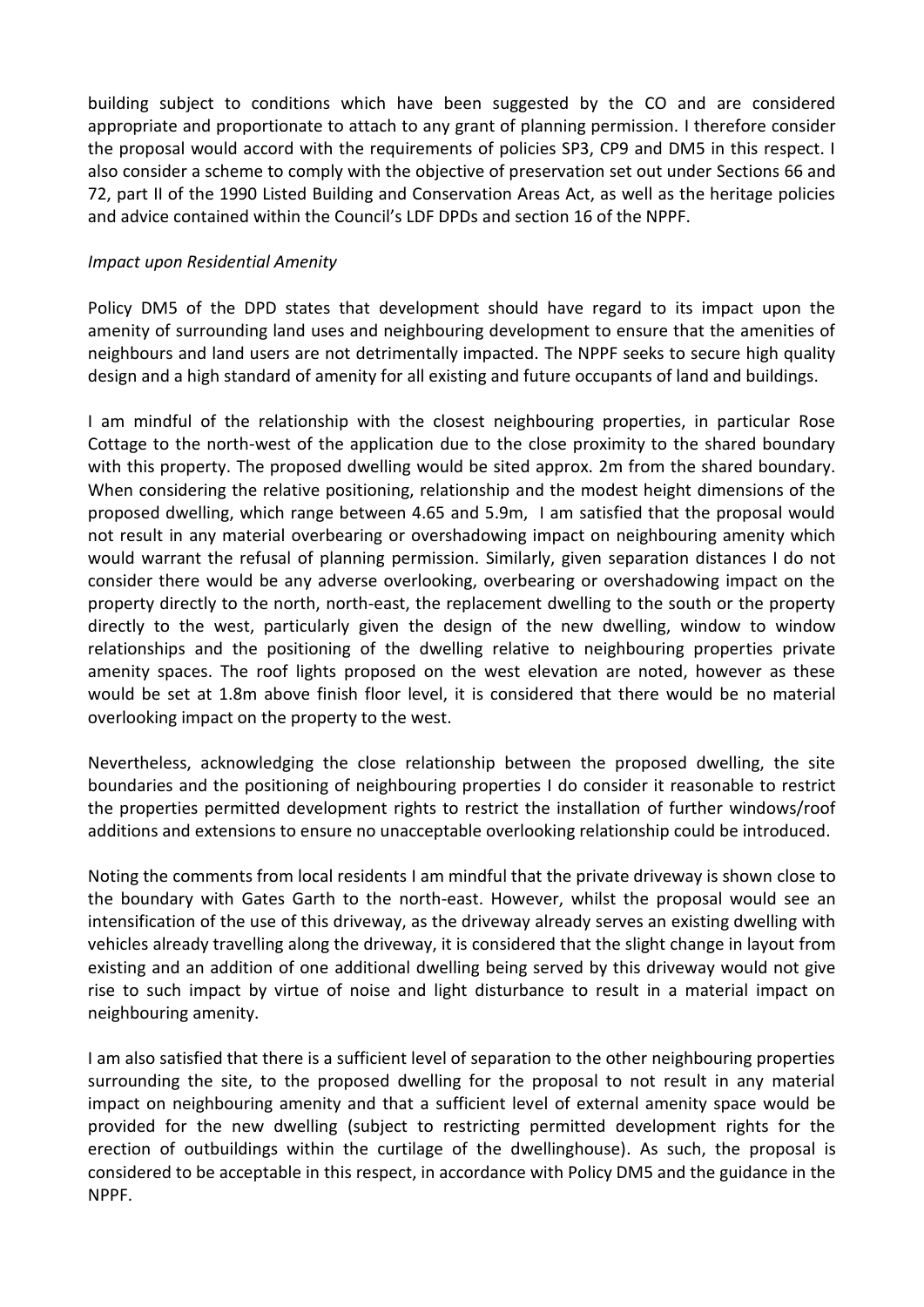#### *Impact upon the Highway*

Spatial Policy 7 of the Core Strategy seeks to ensure that vehicular traffic generated does not create parking or traffic problems and Policy DM5 of the DPD requires the provision of safe access to new development and appropriate parking provision.

An existing access point currently serves the site and the property known as The Bothy (to the south). The submitted amended layout plan shows 3 off street parking spaces to serve the proposed dwelling (which includes the undercover carport) which accords with NSDC Parking Standards and Design SPD. I am satisfied that the proposal would include an adequate level of off street parking amenity to serve the proposed dwelling without relying upon on street parking along Mill Lane (noting the amended plans have taken on board advice from the Highways Authority) and that there would also be sufficient space to turn and manoeuvre within the application site. Initially concerns were raised by the Highway Authority about the design of the access into the site however following negotiations and the submission of an amended layout plan the Highways Authority have confirmed their support for the scheme (subject to conditions). Whilst I note other comments have been made from interested parties raising concerns relating to highway safety I note that the Highways Authority do not raise any objection in this regard. I therefore consider the development would accord with Spatial Policy 7 and Policy DM5 in terms of highway safety considerations.

## *Impact on Trees*

Policy DM7 of the AMDDPD aims to protect, promote and enhance green infrastructure in line with Core Policy 12 of the Amended Core Strategy which seeks to conserve and enhance the biodiversity and geological diversity of the District.

A tree survey has been submitted in support of the proposal. From the submitted survey I note the trees shown for removal are T19 Blackthorn which is classified as low amenity value, T22 Elder which is classified as dead, T24 Apple with low amenity and G18 Hawthorn, Blackthorn and Elder with a moderate amenity value. While the loss of trees on site in order to accommodate the proposed development is regrettable, I am mindful that these trees have been assessed as being either, low amenity value or dead. I am also mindful that the hedge (G18) is a garden boundary hedgerow which could be removed without consent from the local planning authority. As such, this is outside of the control of this application.

In light of the above, it is considered that a condition which requires replacement planting would adequately mitigate the harm from the loss of the trees and also provide an opportunity to enhance the site though the provision of trees with a higher amenity value than those identified for removal. I also note the comments from the Tree Officer which raise no objection to the development subject to conditions relating to construction measures for tree protection.

I note comments from the tree officer were received on the previously withdrawn application in relation to the initial and repeat pruning works of Trees T17 and T3. However, I am of the view that the regular maintenance of these trees would not be an unreasonable burden for the future occupiers of the proposed dwelling and would also not be a justifiable reason for withholding planning permission.

In conclusion, with a suitably worded landscaping condition, I am of the view that the proposed development would not result in any adverse impact on the green infrastructure at the site. Furthermore, the provision of replacement planting with a high amenity value would enhance the sites biodiversity and geological diversity in accordance with the aims of Core Policy 12.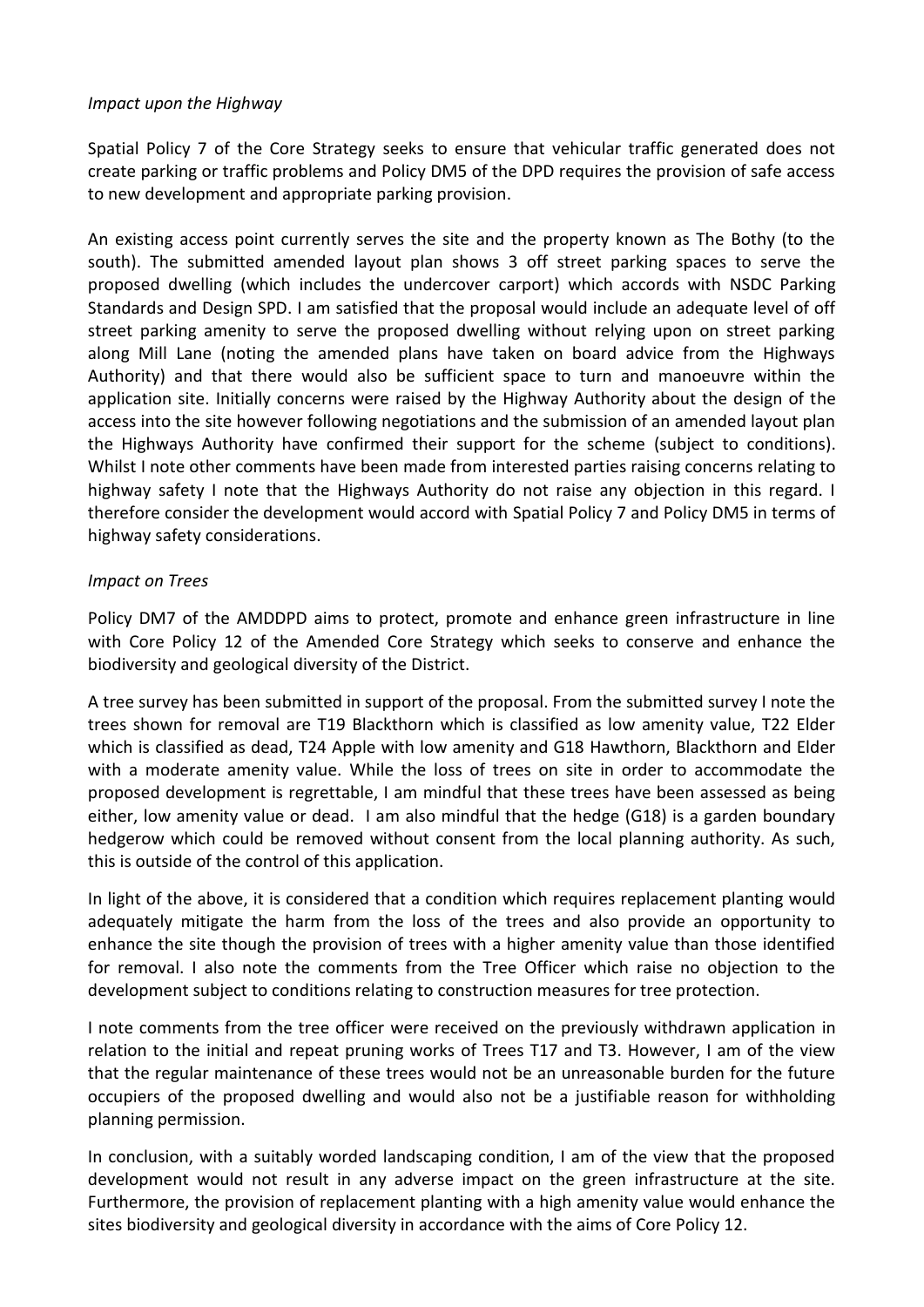#### *Drainage*

The concerns raised by local residents in relation to the drainage running through the site and the change in layout of the private drive are noted. So too are the concerns of the local ward member. For clarity, the existing driveway runs over a private sewer which takes septic overflow waste from a number of properties on Mill Lane and discharges into an open drain. Concerns from local residents relate to altering the access into the site over this private sewer and potential implications on its capacity. However, the relevant changes in this application are limited to the realignment of the access track and the addition of 1 dwelling. Noting there is already a dwelling (The Bothy) to the south of the site which utilises this existing access point which crosses the sewer, the impact of this application would be limited to minor hard surfacing changes and adding one additional dwelling to the site.

Comments received from interested parties raise concerns about the existing capacity of the sewerage/foul water drainage in the area citing problems with overflow, smell and noise pollution and concerns that this proposal would further contribute to this issue. To this I would note that this proposal need only mitigate its own impact on the existing infrastructure (rather than alleviate existing issues). Comments from the Environment Agency and Environmental Health note the presence of the existing drain within the site and raise no objection to the proposal subject to the improved driveway being constructed in accordance with building regulations. It is considered that one additional dwelling could be accommodated at the site (in addition to the existing and approved replacement dwelling) without unduly compromising the existing drainage network. In any event, a drainage strategy can be controlled by condition to ensure an appropriate drainage strategy for the site.

I also note that the site lies within Flood Zone 1 and thus there is no requirement to assess the flood risk to the development or to apply the sequential test, despite comments received from neighbouring residents. Indicative drainage plans have also been submitted with the application which details the type of drainage system that could be put in place to adequately deal with the demand of the new dwelling.

**Following discussions with the Environmental Health Officer they have advised that specialist advice would be required from Building Regulations following input from drainage and structural engineers to ensure protection of the existing drainage pipe and adequate drainage for the new dwelling. An informative note to the decision can be attached (and is recommended) to recommend the applicant engages with specialist advisors and Building Control to ensure adequate mitigation. The development would require approval from building regulations and therefore the drainage, for this dwelling, would be adequately provided for.** 

#### *Other matters*

The concerns raised over the piecemeal approach to the submission of applications on different areas of the wider site owner by the applicant are noted. However, it is within the applicant's gift to submit stand-alone applications. Each application is considered on its own merits and takes into account the previously approved development which also have the potential to come forward within the same time frame.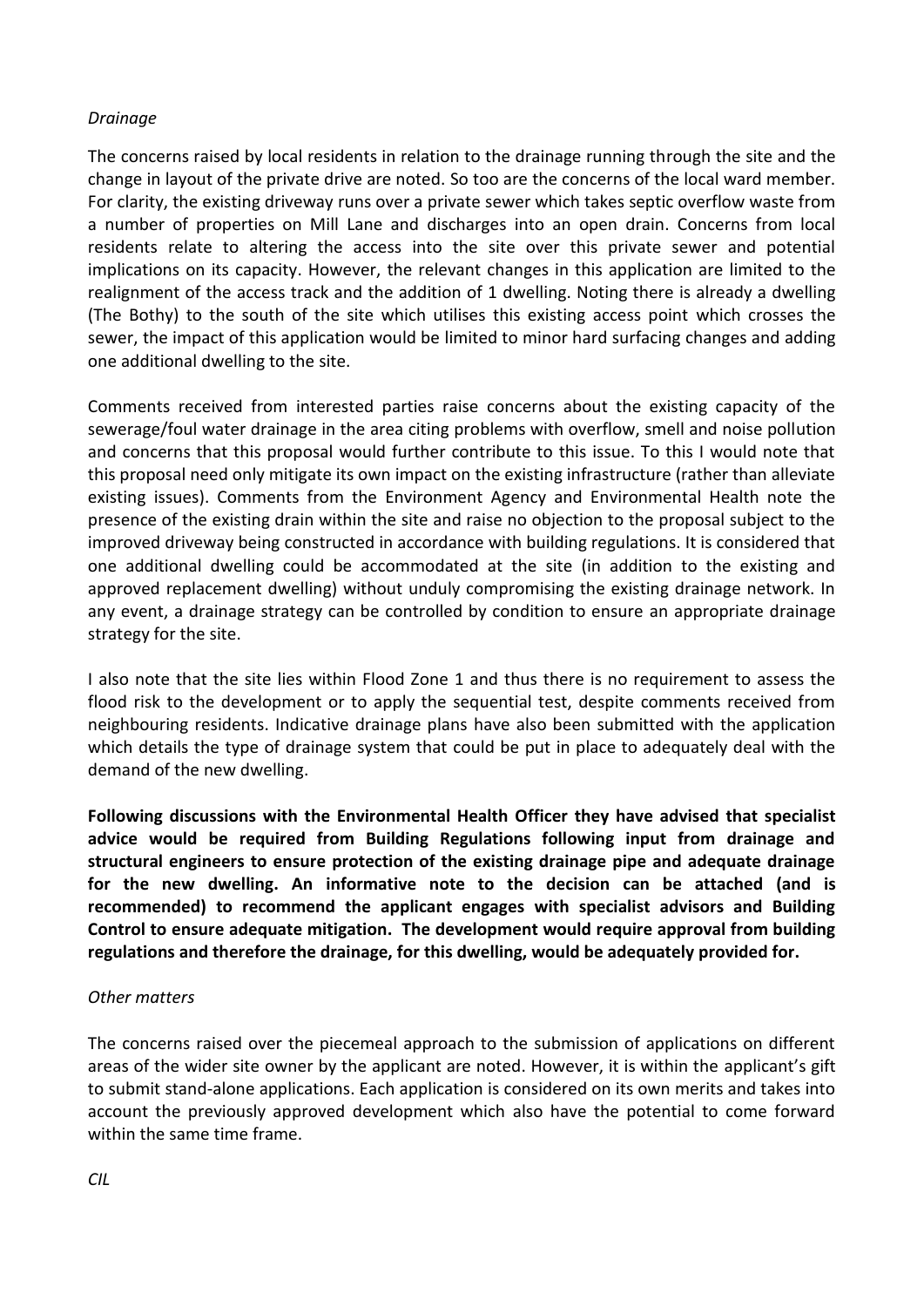The site is located within the High Zone of the CIL charging schedule where the CIL rate is £70. The CIL charge on this application would be £11,533.82 (based on 116.8 $m^2$  at GF and 45 $m^2$  at FF).

## *Conclusion*

The principle of the proposed development is considered acceptable and the location sustainable in accordance with the requirements of SP3. The design of the proposed development would preserve the character and appearance of the Conservation Area in line with Section 72 of the Planning (Listed Buildings and Conservation Areas) Act 1990. It is also not considered that the dwelling would impact the setting of any nearby listed buildings in line with Section 66 of the Act. There have been no material adverse impacts identified in relation to neighbouring amenity, highway safety, and the green infrastructure at the site in accordance with the Development Plan and the NPPF which is a material consideration. There are also no other material considerations which indicate that the proposal should not be approved, I therefore recommend that planning permission is granted.

## **RECOMMENDATION**

## **That full planning permission is approved subject to the following conditions:**

## **Conditions**

01

The development hereby permitted shall not begin later than three years from the date of this permission.

Reason: To comply with the requirements of Section 51 of the Planning and Compulsory Purchase Act 2004.

## $02$

The development hereby permitted shall not be carried out except in complete accordance with the following approved plan references:

- Amended Site Location Plan Ref. 1954-001 (deposited 15.09.2021)
- Proposed Site Plan Ref. BMLC/2021/BP2 (deposited 20.09.2021)
- Elevations as Proposed Ref. BMLC/202/E1
- Floor Plans and Proposed Ref. BMLC/2021/P1

Reason: So as to define this permission.

## 03

No development above damp proof course shall take place until manufacturers details (and samples upon request) of the following external materials (including colour/finish) have been submitted to and approved in writing by the Local Planning Authority:

- Bricks
- Roof Covering
- Windows and Doors

Development shall thereafter be carried out in accordance with the approved details.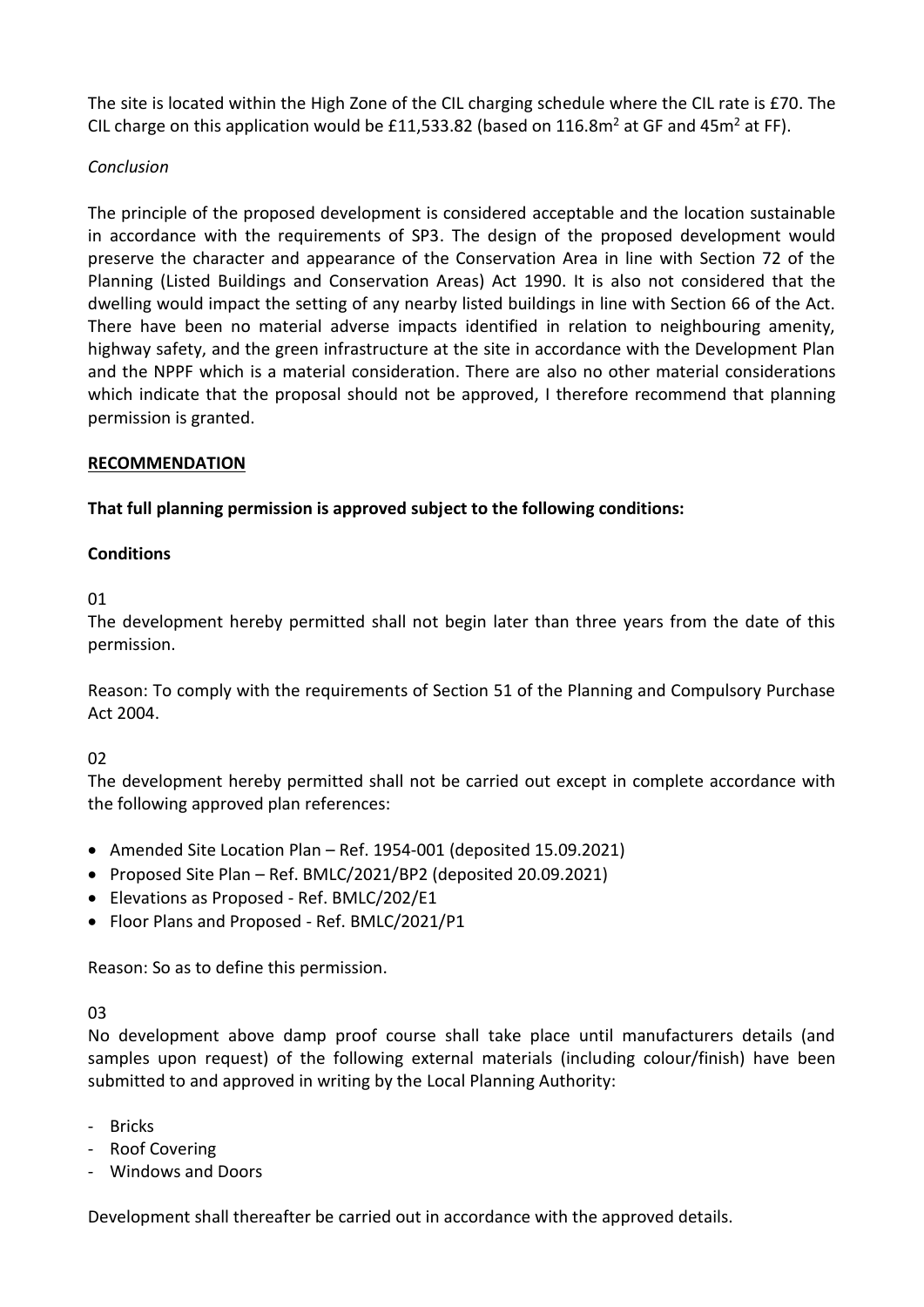Reason: In the interests of visual amenity.

 $04$ 

No development shall be commenced in respect of the features identified below, until details of the design, specification, fixing and finish in the form of drawings and sections at a scale of not less than 1:10 have been submitted to and approved in writing by the Local Planning Authority. Development shall thereafter be undertaken and retained for the lifetime of the development in accordance with the approved details.

- External windows including roof windows, doors and their immediate surroundings, including details of glazing and glazing bars.
- Treatment of window and door heads and cills
- Verges and eaves
- Rainwater goods
- Extractor vents (if required)
- Flues (if required)
- Meter boxes
- Airbricks
- Soil and vent pipes (if required)

Reason: In order to preserve or enhance the character and appearance of the conservation area.

## 05

Trickle vents shall not be inserted into the windows/doors hereby permitted.

Reason: To ensure the development preserves the character and appearance of the Conservation Area.

06

Prior to first occupation/use of the development hereby approved full details of both hard and soft landscape works shall be submitted to and approved in writing by the Local Planning Authority and these works shall be carried out as approved. These details shall include:

- full details of every tree, shrub, hedge to be planted (including its proposed location, species, size and approximate date of planting) and details of tree planting pits including associated irrigation measures, tree staking and guards, and structural cells. The scheme shall be designed so as to enhance the nature conservation value of the site, including the use of locally native plant species;
- existing trees and hedgerows, which are to be retained pending approval of a detailed scheme, together with measures for protection during construction;
- car parking layouts and materials;
- other vehicle and pedestrian access and circulation areas;
- hard surfacing materials.

Reason: In the interests of visual amenity and biodiversity.

07

The approved landscaping scheme shall be carried out within 6 months of the first occupation of any building or completion of the development, whichever is soonest, unless otherwise agreed in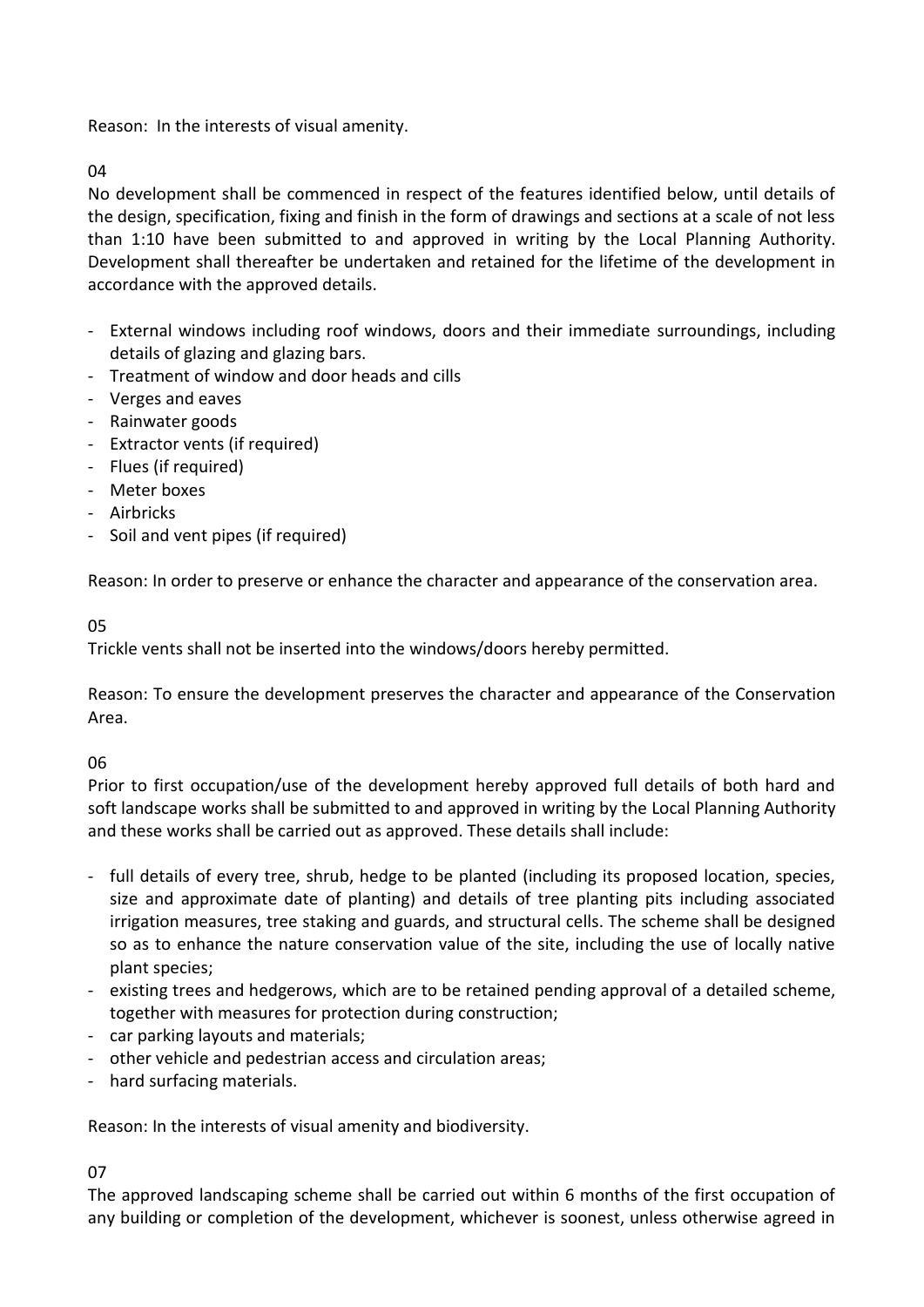writing with the Local Planning Authority. If within a period of 7 years from the date of planting any tree, shrub, hedgerow or replacement is removed, uprooted, destroyed or dies then another of the same species and size of the original shall be planted at the same place.

Reason: To ensure the work is carried out within a reasonable period and thereafter properly maintained, in the interests of visual amenity and biodiversity.

## 08

No works or development shall take place until an arboricultural method statement and scheme for protection of the retained trees/hedgerows has been agreed in writing with the Local Planning Authority. This scheme shall include:

- a. A plan showing details and positions of the ground protection areas.
- b. Details and position of protection barriers.
- c. Details and position of underground service/drainage runs/soakaways and working methods employed should these runs be within the designated root protection area of any retained tree/hedgerow on or adjacent to the application site.
- d. Details of any special engineering required to accommodate the protection of retained trees/hedgerows (e.g. in connection with foundations, bridging, water features, hard surfacing).
- e. Details of construction and working methods to be employed for the installation of drives and paths within the root protection areas of any retained tree/hedgerow on or adjacent to the application site.
- f. Details of working methods to be employed with the demolition of buildings, structures and surfacing within or adjacent to the root protection areas of any retained tree/hedgerow on or adjacent to the application site.
- g. Details of any scaffolding erection and associated ground protection within the root protection areas
- h. Details of timing for the various phases of works or development in the context of the tree/hedgerow protection measures.

All works/development shall be carried out in full accordance with the approved arboricultural method statement and tree/hedgerow protection scheme during construction.

Reason: To ensure that existing trees and hedges to be retained are protected, in the interests of visual amenity and nature conservation.

## 09

## Prohibited activities

The following activities must not be carried out under any circumstances.

- a. No fires to be lit on site within 10 metres of the nearest point of the canopy of any retained tree/hedgerow on or adjacent to the proposal site.
- b. No equipment, signage, fencing etc shall be attached to or be supported by any retained tree on or adjacent to the application site,
- c. No temporary access within designated root protection areas without the prior written approval of the District Planning Authority.
- d. No mixing of cement, dispensing of fuels or chemicals within 10 metres of any retained tree/hedgerow on or adjacent to the application site.
- e. No soak- aways to be routed within the root protection areas of any retained tree/hedgerow on or adjacent to the application site.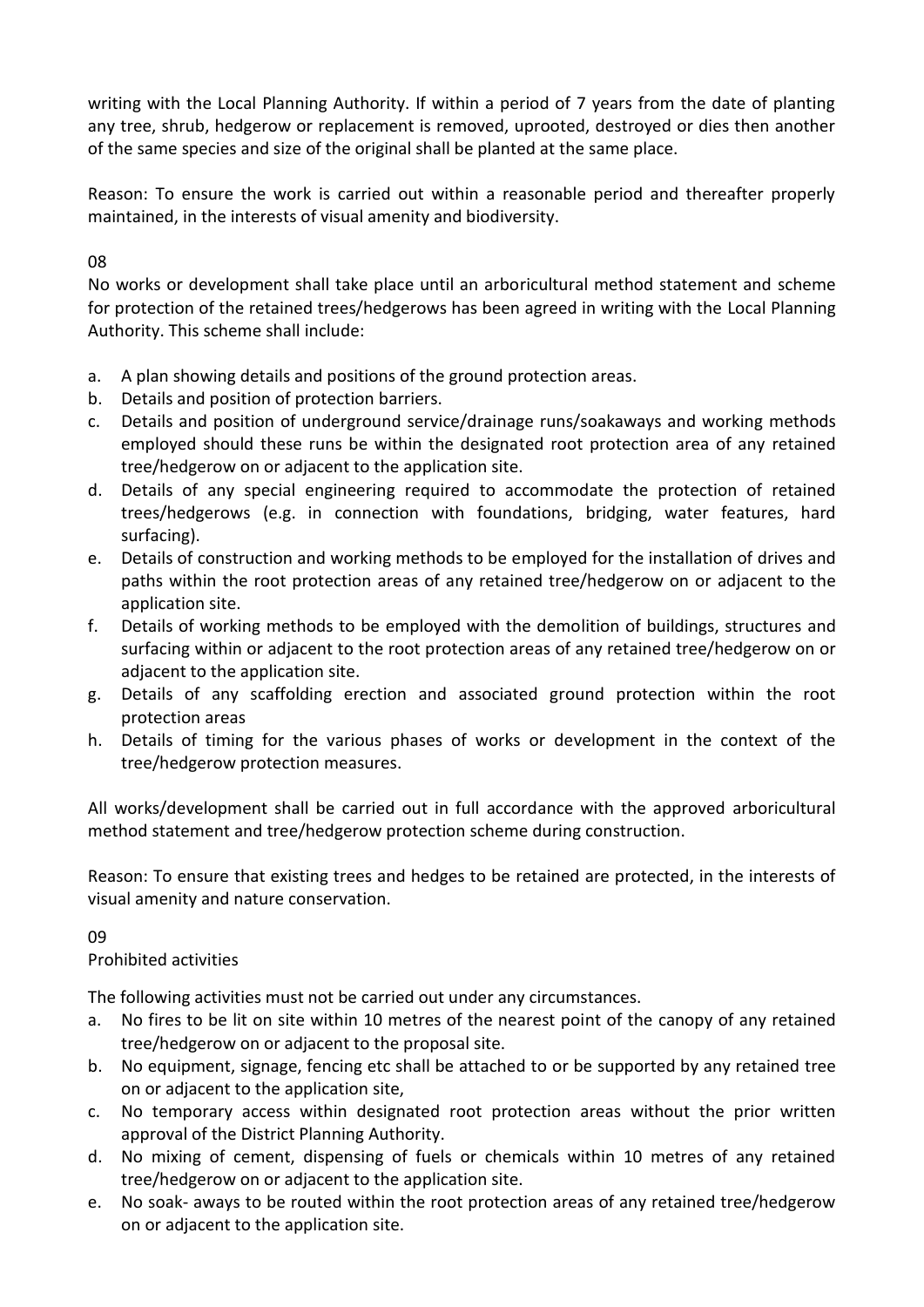- f. No stripping of top soils, excavations or changing of levels to occur within the root protection areas of any retained tree/hedgerow on or adjacent to the application site.
- g. No topsoil, building materials or other to be stored within the root protection areas of any retained tree/hedgerow on or adjacent to the application site.

Reason: To ensure that existing trees and hedges to be retained are protected, in the interests of visual amenity and nature conservation.

## 10

No development shall be commenced until details of the means of foul drainage and surface water disposal have been submitted to and approved in writing by the Local Planning Authority. The development shall be carried out thereafter in accordance with the approved details.

Reason: To ensure the provision of satisfactory means of foul sewage/surface water disposal.

# 11

No part of the development hereby permitted shall be brought into use until the access to the site has been completed and surfaced in a bound material with the highway boundary clearly demarcated in accordance with approved plan reference 'Proposed Site Plan' BMLC/2021/BP2 (deposited 20.09.2021).

Reason: To reduce the possibility of deleterious material being deposited on the public highway (loose stones etc.) and in the interest of highway safety.

## 12

No part of the development hereby permitted shall be brought into use until the parking and turning areas are provided in accordance with the approved plan reference 'Proposed Site Plan' BMLC/2021/BP2 (deposited 20.09.2021). The parking and turning areas shall not be used for any purpose other than parking/turning/loading and unloading of vehicles.

Reason: To ensure that adequate off-street parking provision is made to reduce the possibility of the proposed development leading to on-street parking problems in the area and enable vehicles to enter and leave the site in a forward direction, all in the interests of Highway safety.

## 13

Notwithstanding the provisions of the Town and Country Planning (General Permitted Development) (England) Order 2015 (and any order revoking, re-enacting or modifying that Order), other than development expressly authorised by this permission, there shall be no development under Schedule 2, Part 1 of the Order in respect of:

Class A: The enlargement, improvement or other alteration of a dwellinghouse.

Class B: The enlargement of a dwellinghouse consisting of an addition or alteration to its roof.

Class C: Any other alteration to the roof of a dwellinghouse.

Class D: The erection or construction of a porch outside any external door of a dwellinghouse.

Class E: Buildings etc incidental to the enjoyment of a dwellinghouse.

Unless consent has firstly be granted in the form of a separate planning permission.

Reason: To ensure that the local planning authority retains control over the specified classes of development normally permitted under the Town and Country Planning (General Permitted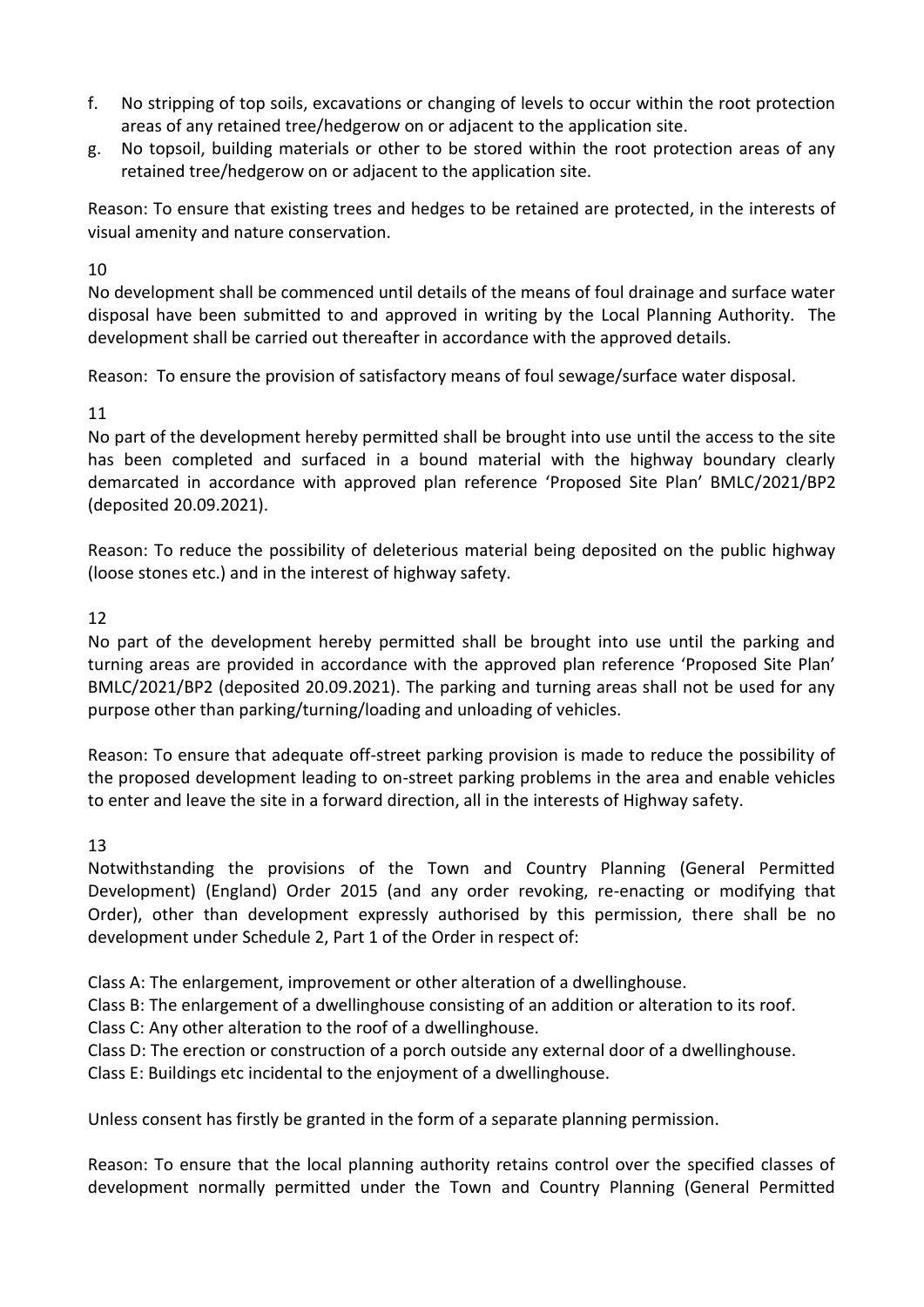Development) (England) Order 2015 or any amending legislation) in order to safeguard the amenity of neighbours and future occupiers.

#### **Notes to Applicant**

01

The applicant is advised that all planning permissions granted on or after the 1st December 2011 may be subject to the Community Infrastructure Levy (CIL). Full details of CIL are available on the Council's website at www.newark-sherwooddc.gov.uk

The proposed development has been assessed and it is the Council's view that CIL IS PAYABLE on the development hereby approved as is detailed below. Full details about the CIL Charge including, amount and process for payment will be set out in the Regulation 65 Liability Notice which will be sent to you as soon as possible after this decision notice has been issued. If the development hereby approved is for a self-build dwelling, residential extension or residential annex you may be able to apply for relief from CIL. Further details about CIL are available on the Council's website: www.newark-sherwooddc.gov.uk/cil/ or from the Planning Portal: [www.planningportal.gov.uk/planning/applications/howtoapply/whattosubmit/cil](http://www.planningportal.gov.uk/planning/applications/howtoapply/whattosubmit/cil)

02

This application has been the subject of discussions during the application process to ensure that the proposal is acceptable. The District Planning Authority has accordingly worked positively and pro-actively, seeking solutions to problems arising in coming to its decision. This is fully in accord Town and Country Planning (Development Management Procedure) (England) Order 2015 (as amended).

## 03

Note from the EA:

Government guidance contained within the national Planning Practice Guidance (Water supply, wastewater and water quality – considerations for planning applications, paragraph 020) sets out a hierarchy of drainage options that must be considered and discounted in the following order:

- 1. Connection to the public sewer
- 2. Package sewage treatment plant (adopted in due course by the sewerage company or owned and operated under a new appointment or variation)
- 3. Septic Tank

Foul drainage should be connected to the main sewer. Where this is not possible, under the Environmental Permitting Regulations 2010 any discharge of sewage or trade effluent made to either surface water or groundwater will need to be registered as an exempt discharge activity or hold a permit issued by the Environment Agency, addition to planning permission. This applies to any discharge to inland freshwaters, coastal waters or relevant territorial waters.

Please note that the granting of planning permission does not guarantee the granting of an Environmental Permit. Upon receipt of a correctly filled in application form we will carry out an assessment. It can take up to 4 months before we are in a position to decide whether to grant a permit or not. Domestic effluent discharged from a treatment plant/septic tank at 2 cubic metres or less to ground or 5 cubic metres or less to surface water in any 24 hour period must comply